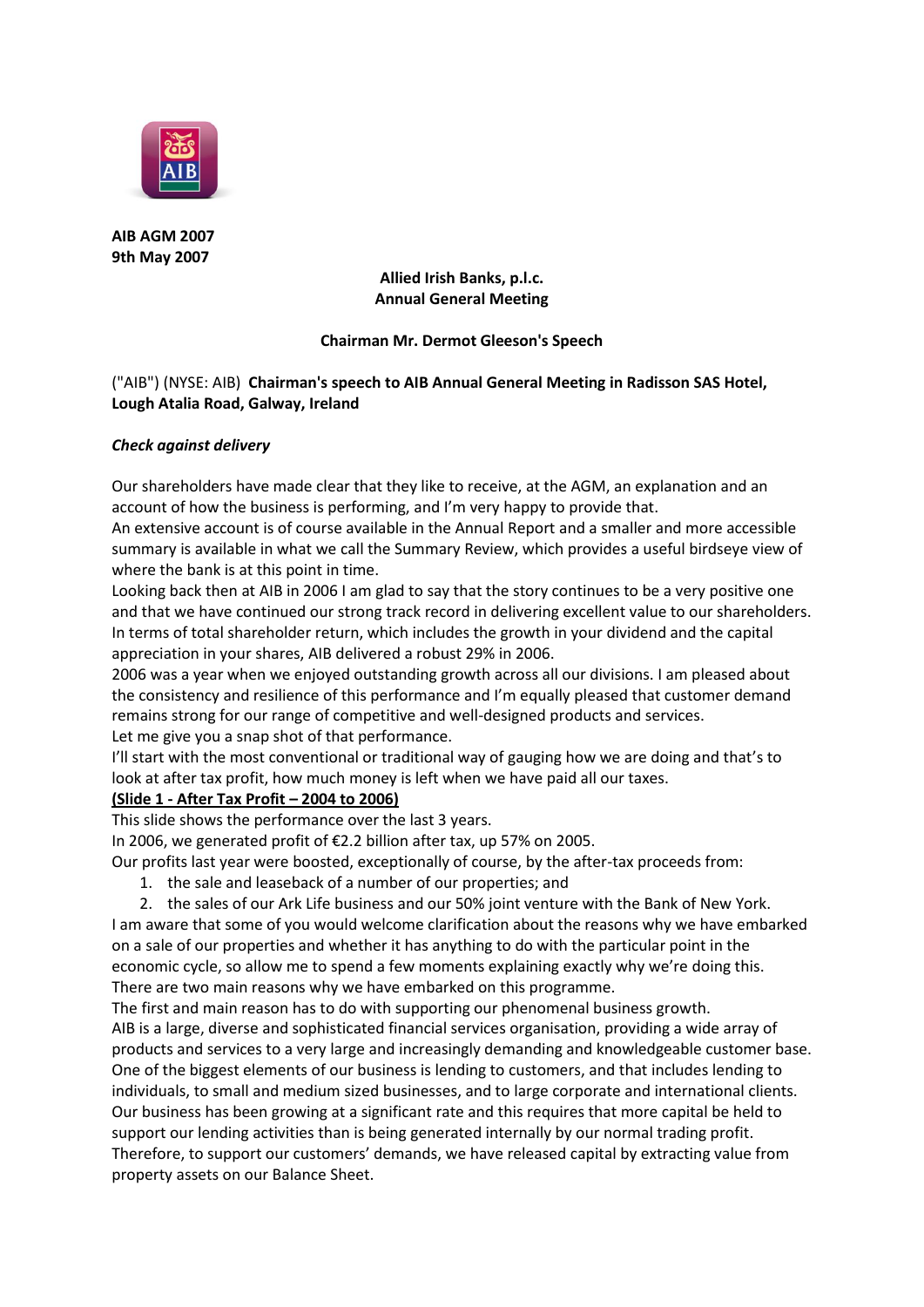We are not closing any of our branches. We are simply selling ownership of the properties, renting them back from their new owners, and using the profit generated as capital to grow our business. Raising capital from this source is better for our shareholders than other alternatives.

It represents a more efficient use of our assets. The proceeds of these sales become the seed capital for expanded and profitable lending activity.

The second reason has to do with protecting our independence.

The Board's strongly held view is that shareholders' interests are best served by AIB retaining its independence.

One of the main ways of achieving this is by harvesting and exploiting clear value-creating opportunities.

This includes realising the hidden value in the business through, among other things, the sale of bricks and mortar.

We would prefer to give that value to our existing shareholders through investing in the business and generating strong returns which of course impact the share price and the dividend paid each year.

A second way of looking at progress, and one that is favoured, for example, by large institutional investors, is the trend in earnings per share or EPS.

## **(Slide 2 - Adjusted Basic Earnings Per Share)**

The earnings per share figure represents the amount of profit we generated for each share that AIB has in issue. In other words, we spread the profit generated in 2006 across the average number of shares in issue during the year, which was 870 million.

The adjusted basic earnings per share for 2006 was 182.8 cents per share, up 25% on 2005. This number has been adjusted to exclude the benefit of the proceeds from the sale of property and businesses, and so is more reflective of the strong underlying performance of the business, because it excludes the once-off boost to profits of those sales.

Another way of looking at our performance is through the profit generated by the divisions – the different areas of the bank's business.

I've already mentioned that 2006 was a year when we enjoyed outstanding growth across all our divisions, so let's take a look at how each of them performed.

# **(Slide 3 – Pre-Tax Profit and Growth by Division)**

This slide shows the profit growth before tax by division and you will see that in 2006, all parts of our business performed strongly over and above 2005, and 2005 itself was a very good year.

Our business in **Poland** made a special impact in 2006, having turned a corner in the last couple of years. Poland generated a 56% increase in profits last year.

This was driven off the very strong momentum now being experienced, in a more favourable economic climate, and through the quality of our people and our products, which resulted in higher business activity and volumes.

We are going to show you a short video in a few moments, which, this year, has a particular focus on Poland and our business there, and I hope that it will help to explain the real sense of anticipation and promise which we feel about that part of our business.

The traditional core of the Bank is, of course, our retail and commercial banking operations in the **Republic of Ireland**. We recorded strong growth across all aspects of this business during the year with profit up 24%.

2006 was a year in which competition continued to intensify, especially in our home markets. Our response has been robust and we continue to hold and, in many instances, to grow our market share, based on our intelligently designed and competitive range of products and services, our highly qualified, competent and committed staff, and the wide choice of channels available to our customers.

In fact, just last Thursday (3rd May), we were awarded the **Retail Banking Excellence Award** at the 2007 KPMG Financial Services Excellence Awards. This achievement is a great recognition of the approach we have taken to the personal market against the backdrop of stiff competition over the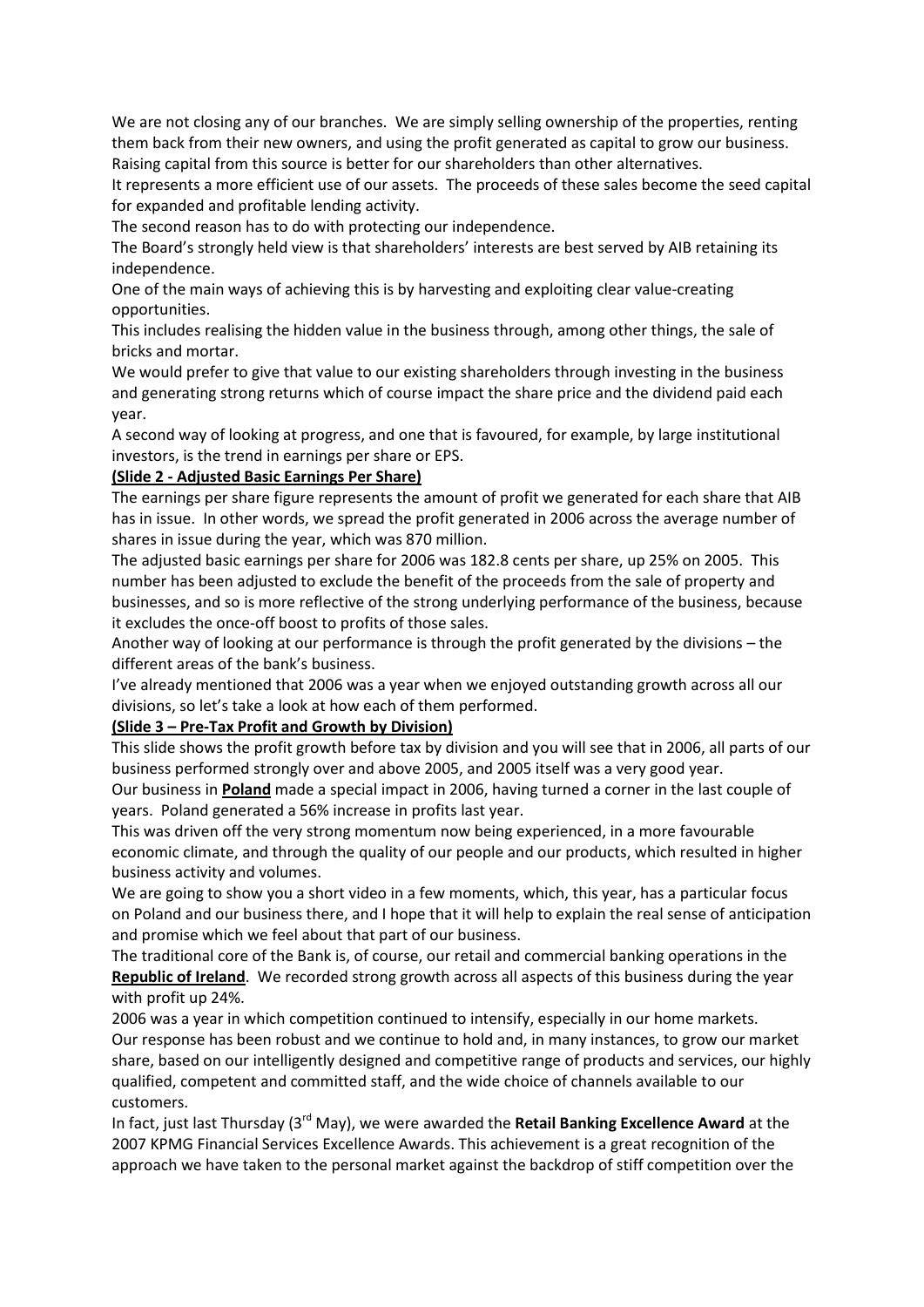past year. Much of our success is down to the hard work, dedication and commitment of all Staff, at both branch and Head Office level, and I want to express my sincere thanks to all involved.

**Capital Markets** has, once again, produced a truly impressive performance with profits up 29% on 2005.

This is a business where, over the last ten years, our compound annual growth rate in profits was 20%, and where the earnings are resilient and recurring, and display very low volatility.

Our business in **Great Britain & Northern Ireland** recorded a strong 17% growth in profits. This business includes First Trust Bank in the North of Ireland, and our business banking operation in Great Britain, which provides financial services to the mid-corporate sector.

M&T's Earnings Per Share increased by 10% during 2006. Our share of **M&T Bank**'s after-tax profit in 2006 amounted to €141 million, down 4% when compared to 2005. This reduction merely reflected a reclassification of provisions.

Many of you will have seen the recent media coverage regarding M&T's first quarter results, and the references in the media to sub-prime mortgages.

M&T is not a sub-prime lender and does not hold sub-prime loans in its portfolio.

The sub-prime market in the US has experienced a deterioration in recent months and these difficulties have had a ripple-effect on the rest of the residential mortgage market place, including the "Alt-A" loan market in which M&T has participated.

"Alt-A" loans generally include some form of limited documentation requirements. However, typical borrower credit scores in M&T's portfolio are similar to their Prime loan borrowers' credit scores. Unfavourable market conditions for the sale and repurchase of such loans in the first quarter of this year, impacted M&T's portfolio.

We don't believe that these issues will have an impact on the AIB earnings guidance for 2007 that we issued in February.

All in all, you will see that we are reporting a very strong performance across all our businesses. Another interesting way to look at our performance is through the geographic distribution of our profits - that is WHERE the profits were generated.

# **(Slide 4 – Profits are well spread geographically)**

This analysis shows the source of our profits and differs from our Divisional analysis in that some of our businesses, particularly our Capital Markets business, span a number of international boundaries.

You can see how the geographic profile of our profits has changed since 2003.

Three years ago, we relied upon our Irish business for 64% of our profits. That has evolved to the point where half of our normal profits are now generated from our other businesses and from outside the Republic of Ireland.

This diversification provides balanced and well-managed growth and underpins our earnings stability.

You can see that our profits are now generated from a wide area with:

50% in the Republic of Ireland;

26% in the United Kingdom;

13% in Poland;

10% in the United States; and

1% from the Rest of the World.

These are all high-performing economies, offering long-term growth opportunities for AIB, and truly allows us to call ourselves an International Business. The number of International Banks generating half of their profits outside their home market is, in fact, quite limited.

So, what do we do with the profits we're generating?

# **(Slide 5 - How the profit was used)**

Over 95% of our profit goes in one of three directions.

23% of our total profit in 2006 went to paying dividends to shareholders – that's €628 million in value terms. This percentage is significantly reduced by the retention of the one-off profits from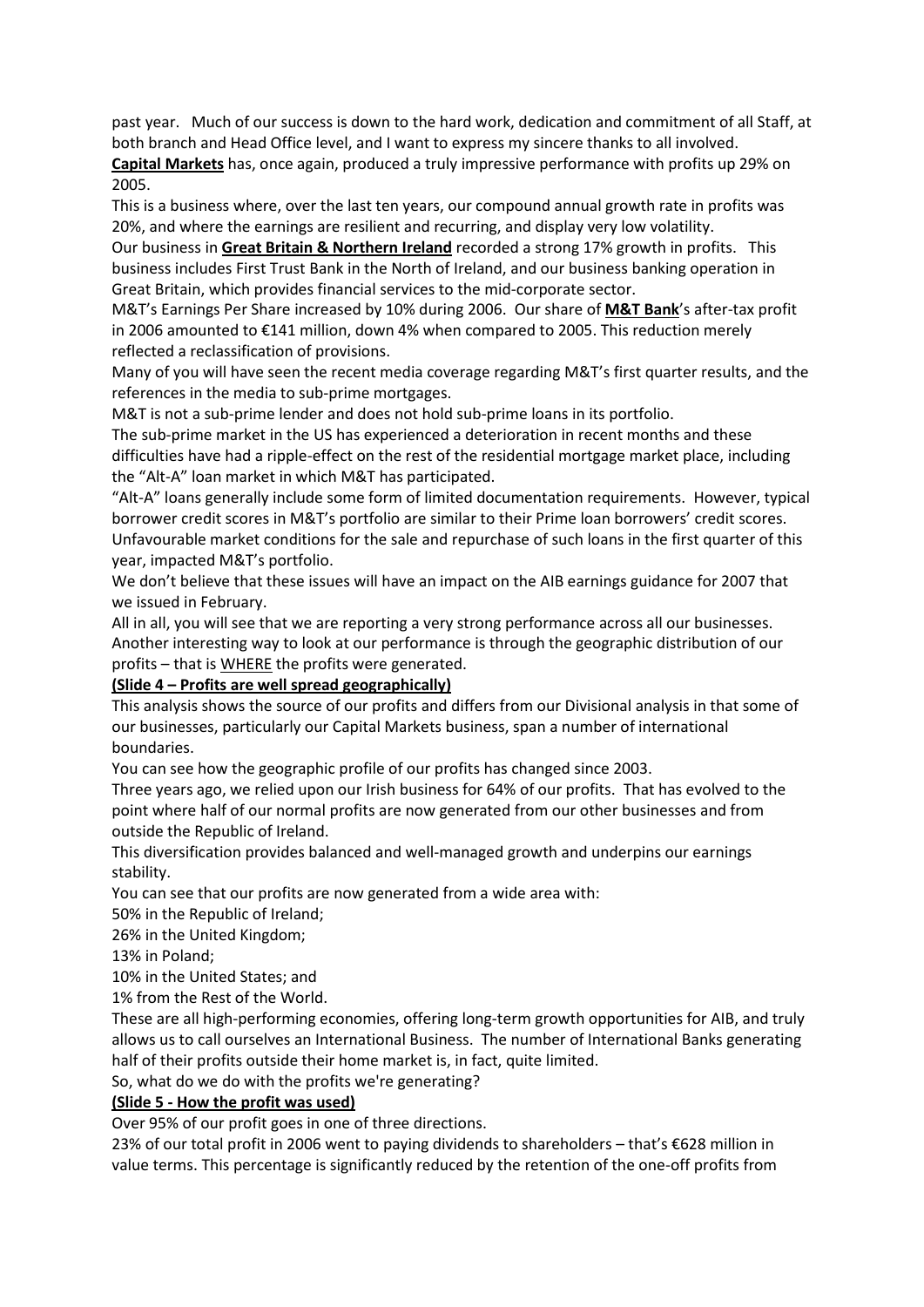property sales and business unit disposals. In a more normal year, our dividend payout ratio from profit after tax would be in the 40% - 45% range.

And as I've stated on many previous occasions, as well as individual shareholders like yourselves receiving your dividend, many Irish and International Pension funds are also significant beneficiaries of our performance.

There is hardly a Pension Fund in Ireland that doesn't hold AIB shares. The vast majority of Irish pensioners, therefore, both existing and future, have a very significant personal interest in these profits.

There are almost half a million people in private sector pension schemes and those schemes depend for their viability on investments in successful businesses such as AIB.

That's the first element of the distribution.

The second element is what we retain in the business for future growth.

Retained profits represent our most significant source of "fresh" capital, which is essential in growing and developing our business and in maintaining strong capital ratios – all significant contributors to the strength of the share price.

56% of our profits, or over €1.5 billion, was retained and kept to grow the business. That figure, however, is flattered by the profits from one-off property transactions and disposals. All of that, and more, will be needed to grow the business in 2007.

Finally, the third major destination for our profits is Government taxes and in 2006 we paid €433 million, or 16% of our profits.

That equates to over  $\epsilon$ 1.7 million in tax per working day.

## **(Slide 6 - Dividend Growth 2004 - 2006)**

As a result of our strong performance, we have increased the dividend by 10% over the 2005 payment. This results in a compound growth of 10.4% per annum over the 5 years to 2006. Some of you might ask why, with profits after tax up 57% and adjusted earnings per share up by 25%, we have increased the dividend by 10%.

Well again, it comes back to ensuring that the business retains sufficient capital in the business. Because we are performing so strongly, the Board has to strike the right balance between what we retain, out of after-tax profit, to provide for the bank's future growth and development, and what we distribute. We continue to keep that balance under constant review.

Now finally let me say something about 2007, the year to date.

It is of course early days yet, but our business continues to enjoy strong momentum and we continue to see sustained demand in all of our markets for all of our key products.

I am happy to reiterate guidance already given for 2007 of low double digit growth in Earnings Per Share as issued at our 2006 results presentation.

Our Irish business continues to perform well in an economy that remains strong. Economic growth is moderating but to a pace that is likely to remain above the European average and to a level which continues to represent a good environment for the bank.

Our UK, Poland and Capital Markets businesses are all performing well.

Across the businesses, customer demand for loans and deposits remains strong.

Asset quality remains very good and we are not seeing cause for concern in any of our loan portfolios.

It's over 40 years since the Royal, Provincial, and Munster and Leinster joined together to form AIB we have come a long way since then and learned a lot along the way.

We remain Ireland's largest, and one of Ireland's most successful companies and the prospects for future growth and profitability remain bright.

We are now going to show the short video after which we will move into the main part of the meeting.

I mentioned earlier in the meeting that our Polish business was experiencing very strong momentum as a result of a growing economy and the quality of our people and products, all of which led to a significant increase in profits last year.